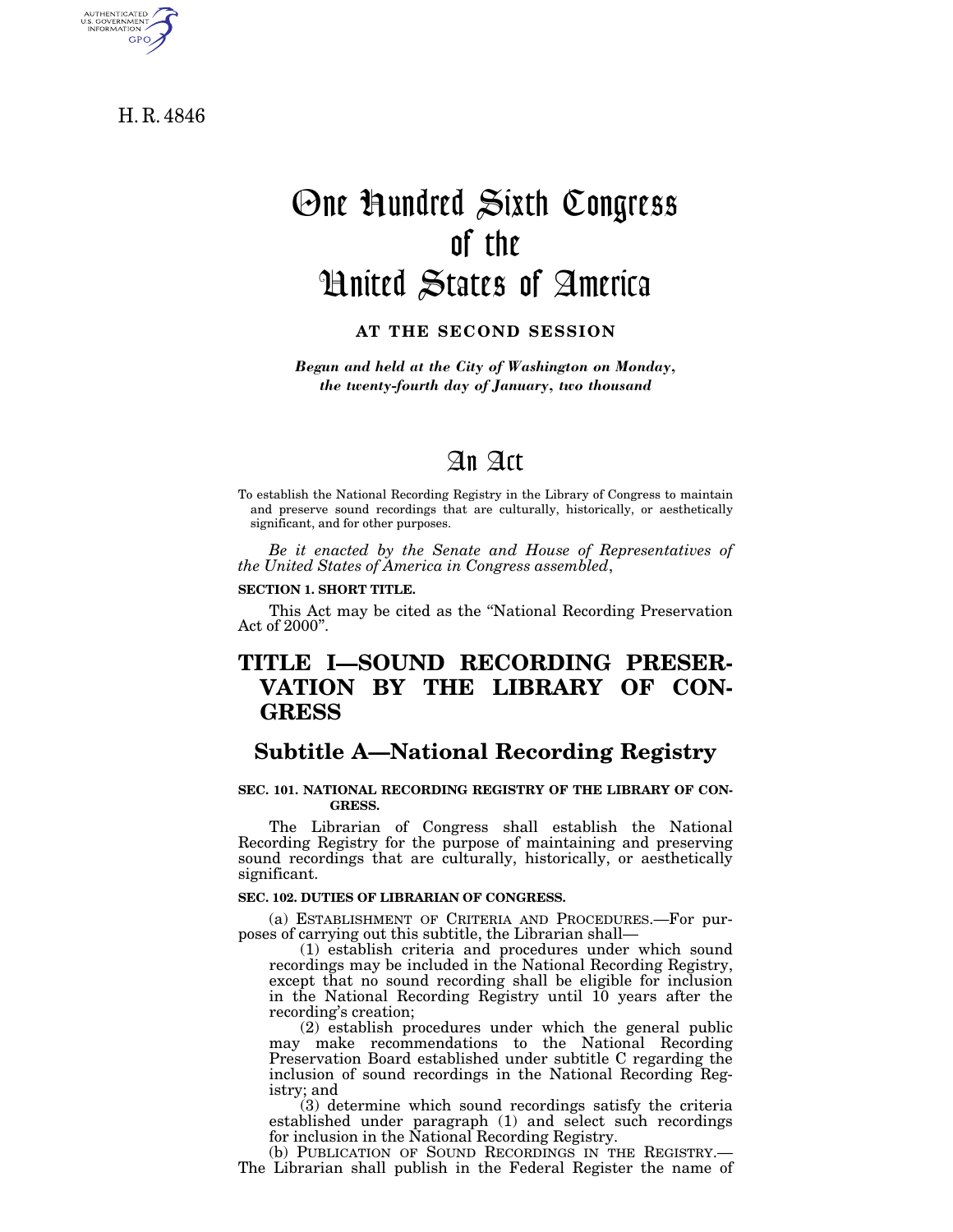each sound recording that is selected for inclusion in the National Recording Registry.

### **SEC. 103. SEAL OF THE NATIONAL RECORDING REGISTRY.**

(a) IN GENERAL.—The Librarian shall provide a seal to indicate that a sound recording has been included in the National Recording Registry and is the Registry version of that recording.

(b) USE OF SEAL.—The Librarian shall establish guidelines for approval of the use of the seal provided under subsection (a), and shall include in the guidelines the following:

(1) The seal may only be used on recording copies of the Registry version of a sound recording.

(2) The seal may be used only after the Librarian has given approval to those persons seeking to apply the seal in accordance with the guidelines.

(3) In the case of copyrighted mass distributed, broadcast, or published works, only the copyright legal owner or an authorized licensee of that copyright owner may place or authorize the placement of the seal on any recording copy of the Registry version of any sound recording that is maintained in the National Recording Registry Collection in the Library of Congress.

(4) Anyone authorized to place the seal on any recording copy of any Registry version of a sound recording may accompany such seal with the following language: "This sound recording is selected for inclusion in the National Recording Registry by the Librarian of Congress in consultation with the National Recording Preservation Board of the Library of Congress because of its cultural, historical, or aesthetic significance.''.

(c) EFFECTIVE DATE OF THE SEAL.—The use of the seal provided under subsection (a) with respect to a sound recording shall be effective beginning on the date the Librarian publishes in the Federal Register (in accordance with section  $102(b)$ ) the name of the recording, as selected for inclusion in the National Recording Registry.

(d) PROHIBITED USES OF THE SEAL.—

(1) PROHIBITION ON DISTRIBUTION AND EXHIBITION.—No person may knowingly distribute or exhibit to the public a version of a sound recording or any copy of a sound recording which bears the seal described in subsection (a) if such recording—

(A) is not included in the National Recording Registry; or

(B) is included in the National Recording Registry but has not been approved for use of the seal by the Librarian pursuant to the guidelines established under subsection  $(b).$ 

(2) PROHIBITION ON PROMOTION.—No person may knowingly use the seal described in subsection (a) to promote any version of a sound recording or recording copy other than a Registry version.

(e) REMEDIES FOR VIOLATIONS.—

(1) JURISDICTION.—The several district courts of the United States shall have jurisdiction, for cause shown, to prevent and restrain violations of subsection (d).

 $(2)$  RELIEF.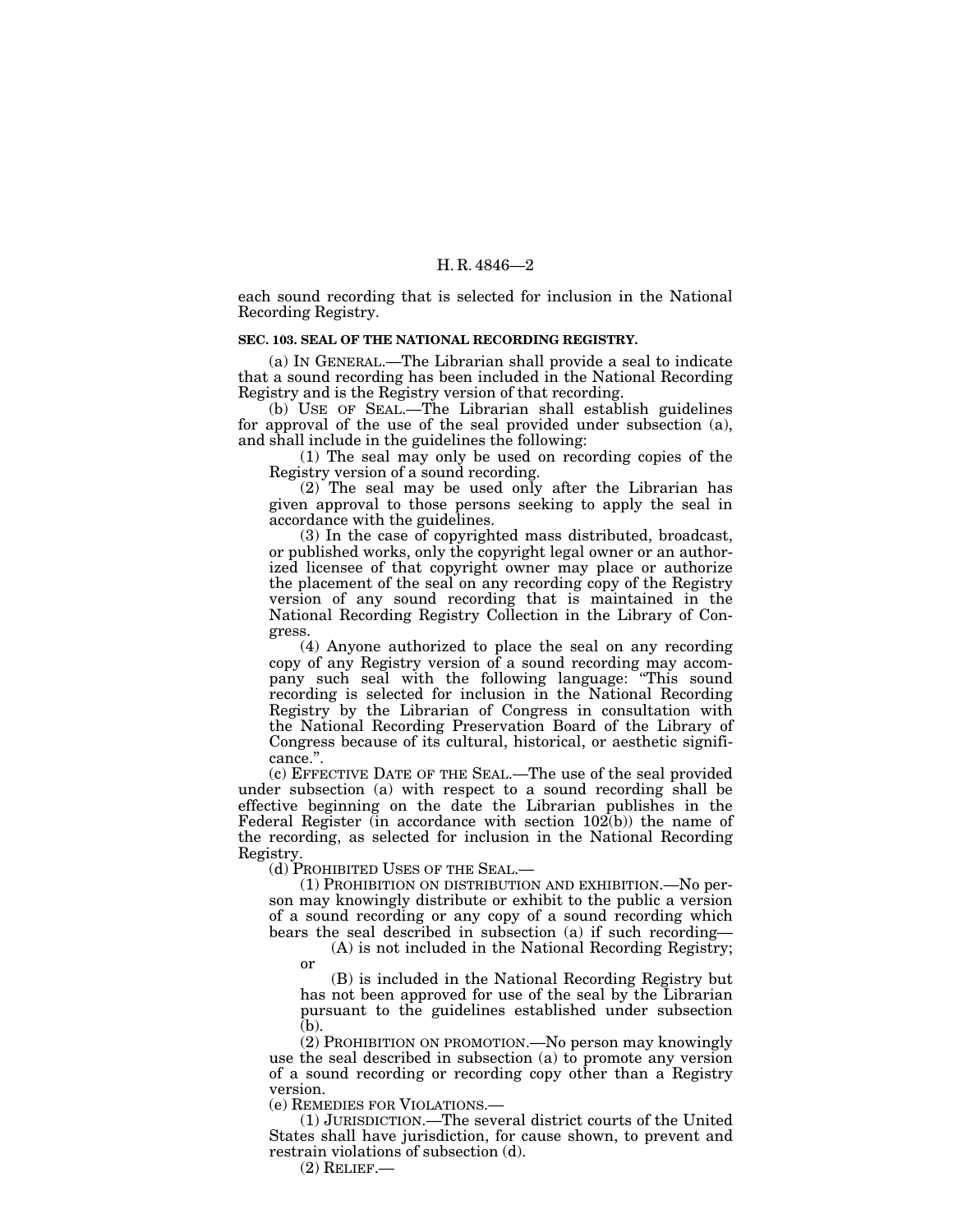(A) REMOVAL OF SEAL.—Except as provided in subparagraph (B), relief for violation of subsection (d) shall be limited to the removal of the seal from the sound recording involved in the violation.

(B) FINE AND INJUNCTIVE RELIEF.—In the case of a pattern or practice of the willful violation of subsection (d), the court may order a civil fine of not more than \$10,000 and appropriate injunctive relief.

(3) LIMITATION OF REMEDIES.—The remedies provided in this subsection shall be the exclusive remedies under this title, or any other Federal or State law, regarding the use of the seal described in subsection (a).

## **SEC. 104. NATIONAL RECORDING REGISTRY COLLECTION OF THE LIBRARY OF CONGRESS.**

(a) IN GENERAL.—All copies of sound recordings on the National Recording Registry that are received by the Librarian under subsection (b) shall be maintained in the Library of Congress and be known as the ''National Recording Registry Collection of the Library of Congress''. The Librarian shall by regulation and in accordance with title 17, United States Code, provide for reasonable access to the sound recordings and other materials in such collection for scholarly and research purposes.

(b) ACQUISITION OF QUALITY COPIES.—

(1) IN GENERAL.—The Librarian shall seek to obtain, by gift from the owner, a quality copy of the Registry version of each sound recording included in the National Recording Registry.

(2) LIMIT ON NUMBER OF COPIES.—Not more than one copy of the same version or take of any sound recording may be preserved in the National Recording Registry. Nothing in the preceding sentence may be construed to prohibit the Librarian from making or distributing copies of sound recordings included in the Registry for purposes of carrying out this Act.

(c) PROPERTY OF UNITED STATES.—All copies of sound recordings on the National Recording Registry that are received by the Librarian under subsection (b) shall become the property of the United States Government, subject to the provisions of title 17, United States Code.

# **Subtitle B—National Sound Recording Preservation Program**

#### **SEC. 111. ESTABLISHMENT OF PROGRAM BY LIBRARIAN OF CONGRESS.**

(a) IN GENERAL.—The Librarian shall, after consultation with the National Recording Preservation Board established under subtitle C, implement a comprehensive national sound recording preservation program, in conjunction with other sound recording archivists, educators and historians, copyright owners, recording industry representatives, and others involved in activities related to sound recording preservation, and taking into account studies conducted by the Board.

(b) CONTENTS OF PROGRAM SPECIFIED.—The program established under subsection (a) shall—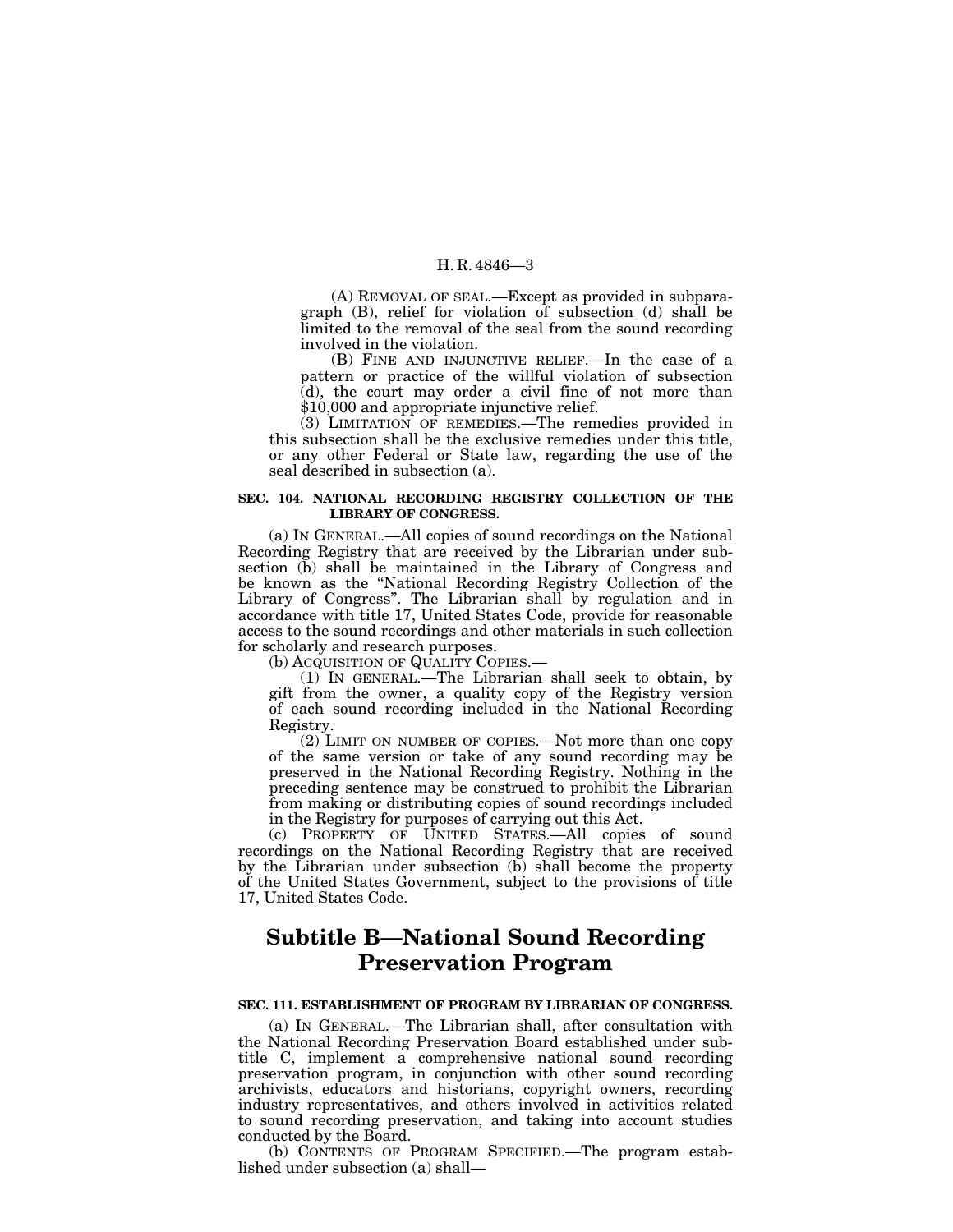(1) coordinate activities to assure that efforts of archivists and copyright owners, and others in the public and private sector, are effective and complementary;

(2) generate public awareness of and support for these activities;

(3) increase accessibility of sound recordings for educational purposes;

(4) undertake studies and investigations of sound recording preservation activities as needed, including the efficacy of new technologies, and recommend solutions to improve these practices; and

(5) utilize the audiovisual conservation center of the Library of Congress at Culpeper, Virginia, to ensure that preserved sound recordings included in the National Recording Registry are stored in a proper manner and disseminated to researchers, scholars, and the public as may be appropriate in accordance with title 17, United States Code, and the terms of any agreements between the Librarian and persons who hold copyrights to such recordings.

#### **SEC. 112. PROMOTING ACCESSIBILITY AND PUBLIC AWARENESS OF SOUND RECORDINGS.**

The Librarian shall carry out activities to make sound recordings included in the National Recording Registry more broadly accessible for research and educational purposes and to generate public awareness and support of the Registry and the comprehensive national sound recording preservation program established under this subtitle.

# **Subtitle C—National Recording Preservation Board**

#### **SEC. 121. ESTABLISHMENT.**

The Librarian shall establish in the Library of Congress a National Recording Preservation Board whose members shall be selected in accordance with the procedures described in section 122.

#### **SEC. 122. APPOINTMENT OF MEMBERS.**

(a) SELECTIONS FROM LISTS SUBMITTED BY ORGANIZATIONS.— (1) IN GENERAL.—The Librarian shall request each organization described in paragraph (2) to submit a list of three candidates qualified to serve as a member of the Board. The Librarian shall appoint one member from each such list, and shall designate from that list an alternate who may attend at Board expense those meetings which the individual appointed to the Board cannot attend.<br>
(2) ORGANIZATIONS DESCRIB

(2) ORGANIZATIONS DESCRIBED.—The organizations described in this paragraph are as follows:

(A) National Academy of Recording Arts and Sciences (NARAS).

(B) Recording Industry Association of America (RIAA).

(C) Association for Recorded Sound Collections (ARSC).

(D) American Society of Composers, Authors and Publishers (ASCAP).

(E) Broadcast Music, Inc. (BMI).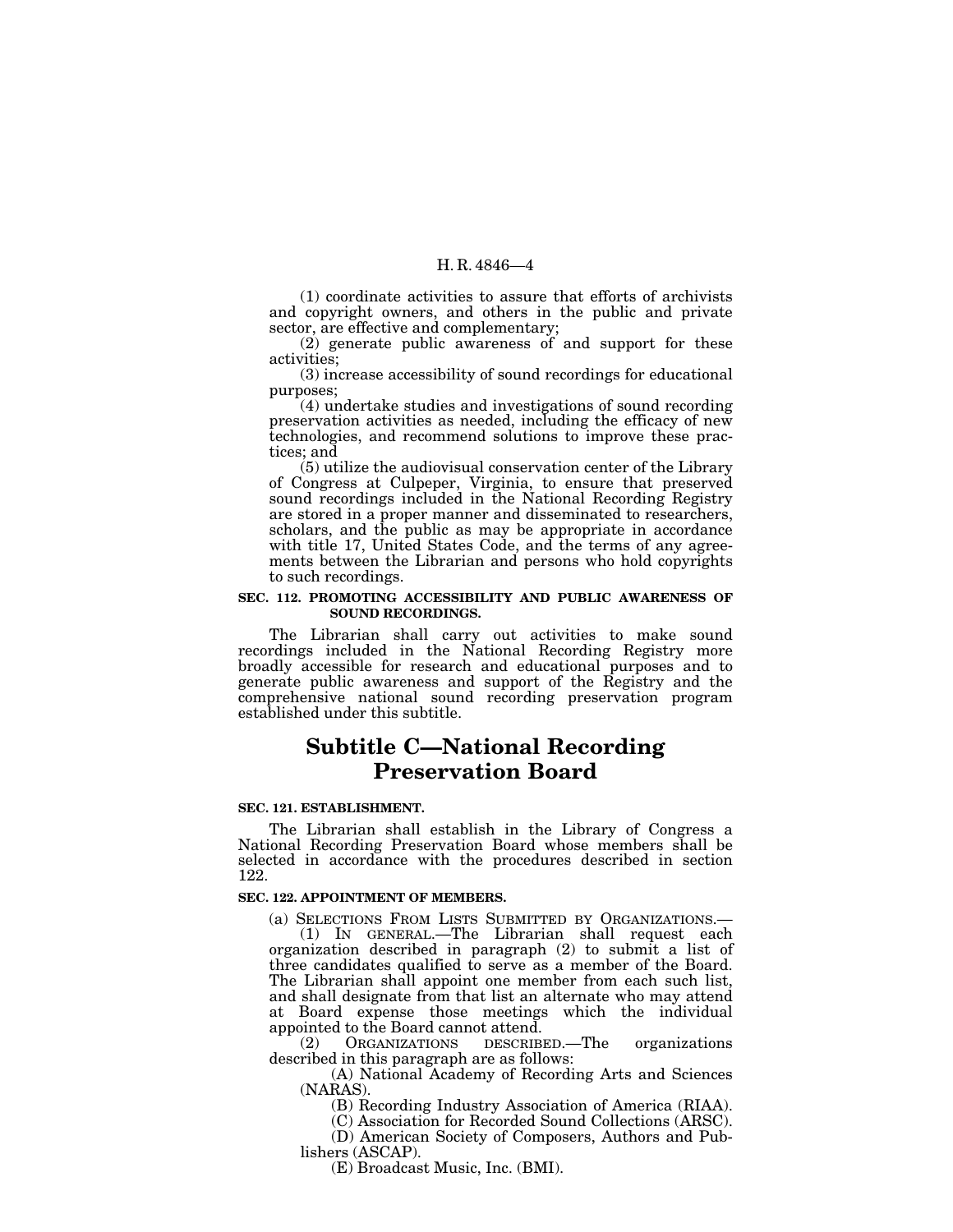(F) Songwriters Association (SESAC).

(G) American Federation of Musicians (AF of M).

(H) Music Library Association.

(I) American Musicological Society.

(J) National Archives and Record Administration.

(K) National Association of Recording Merchandisers (NARM).

(L) Society for Ethnomusicology.

(M) American Folklore Society.

(N) Country Music Foundation.

(O) Audio Engineering Society (AES).

(P) National Academy of Popular Music.

(Q) Digital Media Association (DiMA).

(b) OTHER MEMBERS.—In addition to the members appointed under subsection (a), the Librarian may appoint not more than five members-at-large. The Librarian shall select an alternate for each member-at-large, who may attend at Board expense those meetings that the member-at-large cannot attend.

(c) CHAIR.—The Librarian shall appoint one member of the Board to serve as Chair.<br>(d) TERM OF OFFICE.-

 $(1)$  TERMS.—The term of each member of the Board shall be 4 years, except that there shall be no limit to the number of terms that any individual member may serve.

(2) REMOVAL OF MEMBER OF ORGANIZATION.—The Librarian shall have the authority to remove any member of the Board (or, in the case of a member appointed under subsection  $(a)(1)$ , the organization that such member represents) if the member or organization over any consecutive 2-year period fails to attend at least one regularly scheduled Board meeting.

(3) VACANCIES.—A vacancy in the Board shall be filled in the manner in which the original appointment was made under subsection (a), except that the Librarian may fill the vacancy from a list of candidates previously submitted by the organization or organizations involved. Any member appointed to fill a vacancy shall be appointed for the remainder of the term of the member's predecessor.

#### **SEC. 123. SERVICE OF MEMBERS; MEETINGS.**

(a) REIMBURSEMENT OF EXPENSES.—Members of the Board shall serve without pay, but may receive travel expenses, including per diem in lieu of subsistence, in accordance with sections 5702 and 5703 of title 5, United States Code.

(b) CONFLICT OF INTEREST.—The Librarian shall establish rules and procedures to address any potential conflict of interest between a member of the Board and responsibilities of the Board.

(c) MEETINGS.—The Board shall meet at least once each fiscal year. Meetings shall be at the call of the Librarian.

(d) QUORUM.—Eleven members of the Board shall constitute a quorum for the transaction of business.

#### **SEC. 124. RESPONSIBILITIES OF BOARD.**

(a) REVIEW AND RECOMMENDATION OF NOMINATIONS FOR NATIONAL RECORDING REGISTRY.—

(1) IN GENERAL.—The Board shall review nominations of sound recordings submitted to it for inclusion in the National Recording Registry and advise the Librarian, as provided in subtitle A, with respect to the inclusion of such recordings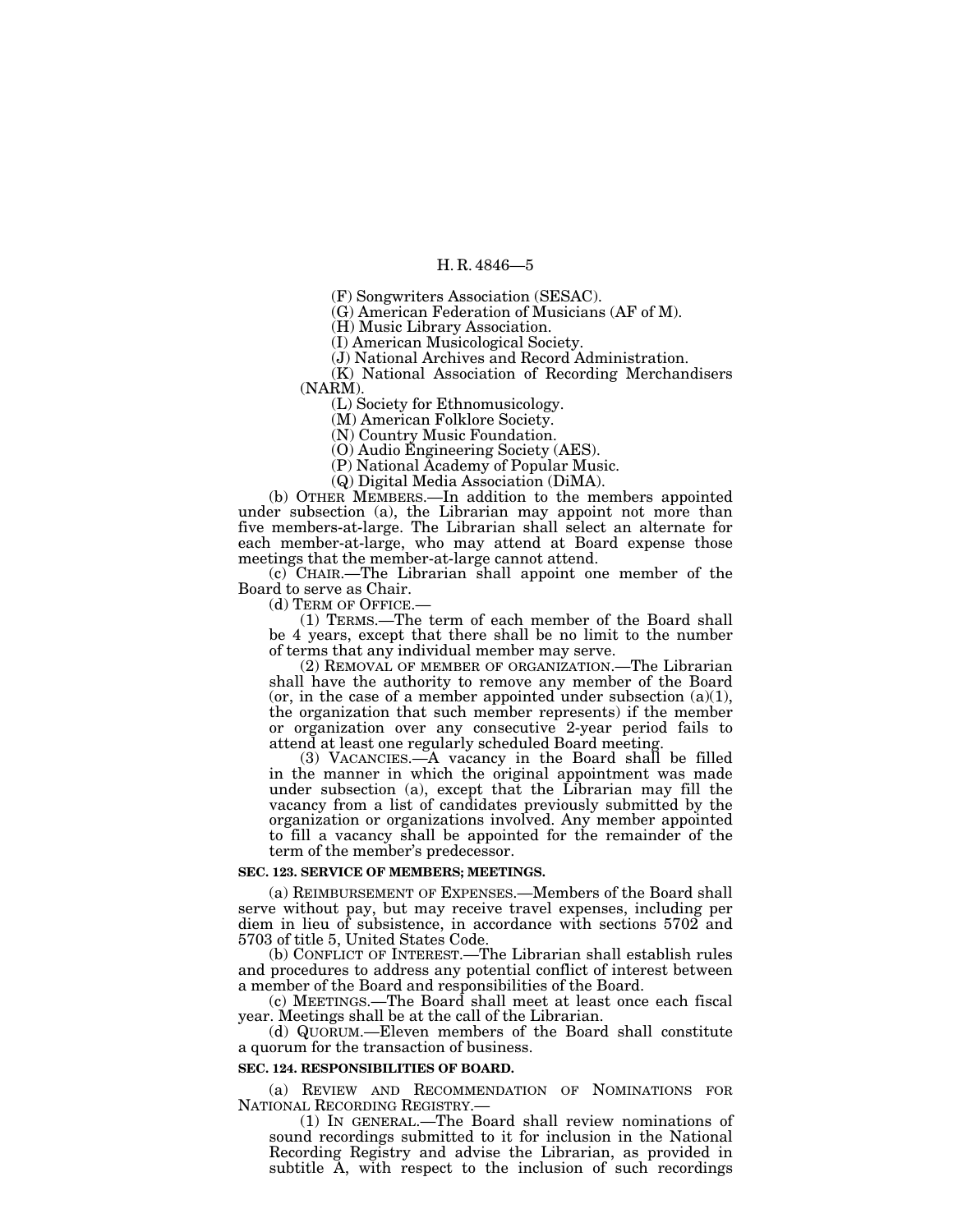in the Registry and the preservation of these and other sound recordings that are culturally, historically, or aesthetically significant.

(2) SOURCE OF NOMINATIONS.—The Board shall consider for inclusion in the National Recording Registry nominations submitted by the general public as well as representatives of sound recording archives and the sound recording industry (such as the guilds and societies representing sound recording artists) and other creative artists.

(b) STUDY AND REPORT ON SOUND RECORDING PRESERVATION AND RESTORATION.—The Board shall conduct a study and issue a report on the following issues:

(1) The current state of sound recording archiving, preservation and restoration activities.

(2) Taking into account the research and other activities carried out by or on behalf of the National Audio-Visual Conservation Center at Culpeper, Virginia—

(A) the methodology and standards needed to make the transition from analog ''open reel'' preservation of sound recordings to digital preservation of sound recordings; and

(B) standards for access to preserved sound recordings

by researchers, educators, and other interested parties. (3) The establishment of clear standards for copying old sound recordings (including equipment specifications and equalization guidelines).

(4) Current laws and restrictions regarding the use of archives of sound recordings, including recommendations for changes in such laws and restrictions to enable the Library of Congress and other nonprofit institutions in the field of sound recording preservation to make their collections available to researchers in a digital format.

(5) Copyright and other laws applicable to the preservation of sound recordings.

#### **SEC. 125. GENERAL POWERS OF BOARD.**

(a) IN GENERAL.—The Board may, for the purpose of carrying out its duties, hold such hearings, sit and act at such times and places, take such testimony, and receive such evidence, as the Librarian and the Board consider appropriate.

(b) SERVICE ON FOUNDATION.—Two sitting members of the Board shall be appointed by the Librarian and shall serve as members of the board of directors of the National Recording Preservation Foundation, in accordance with section 152403 of title 36, United States Code.

# **Subtitle D—General Provisions**

# **SEC. 131. DEFINITIONS.**

As used in this title: (1) The term "Librarian" means the Librarian of Congress.

(2) The term ''Board'' means the National Recording Preservation Board.

(3) The term ''sound recording'' has the meaning given such term in section 101 of title 17, United States Code.

(4) The term ''publication'' has the meaning given such term in section 101 of title 17, United States Code.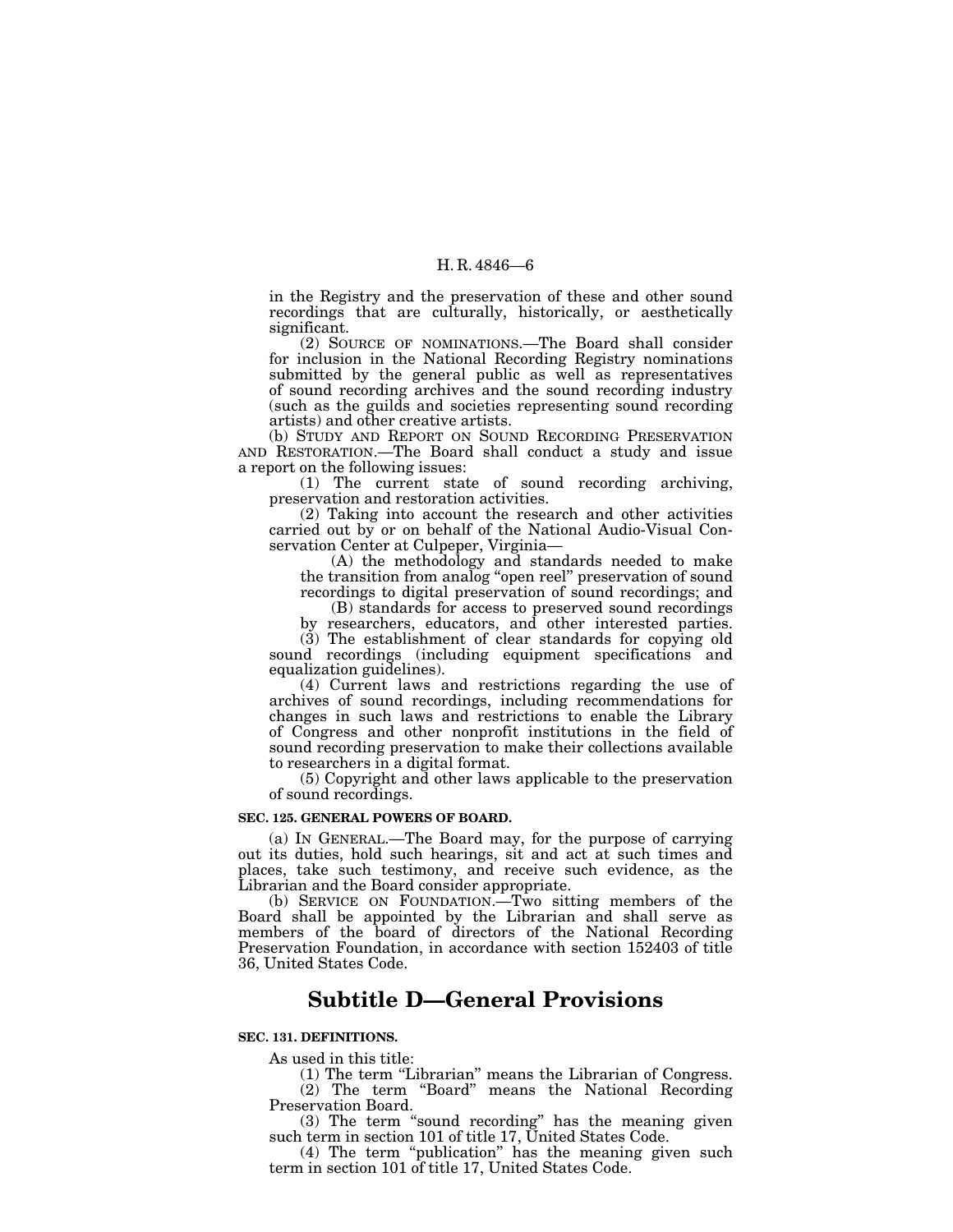(5) The term ''Registry version'' means, with respect to a sound recording, the version of a recording first published or offered for mass distribution whether as a publication or a broadcast, or as complete a version as bona fide preservation and restoration activities by the Librarian, an archivist other than the Librarian, or the copyright legal owner can compile in those cases where the original material has been irretrievably lost or the recording is unpublished.

#### **SEC. 132. STAFF; EXPERTS AND CONSULTANTS.**

(a) STAFF.—The Librarian may appoint and fix the pay of such personnel as the Librarian considers appropriate to carry out this title.

(b) EXPERTS AND CONSULTANTS.—The Librarian may, in carrying out this title, procure temporary and intermittent services under section 3109(b) of title 5, United States Code, but at rates for individuals not to exceed the daily equivalent of the maximum rate of basic pay payable for level 15 of the General Schedule. In no case may a member of the Board (including an alternate member) be paid as an expert or consultant under this section.

#### **SEC. 133. AUTHORIZATION OF APPROPRIATIONS.**

There are authorized to be appropriated to the Librarian for each of the first 7 fiscal years beginning on or after the date of the enactment of this Act such sums as may be necessary to carry out this title, except that the amount authorized for any fiscal year may not exceed \$250,000.

# **TITLE II—NATIONAL RECORDING PRESERVATION FOUNDATION**

#### **SEC. 201. NATIONAL RECORDING PRESERVATION FOUNDATION.**

(a) IN GENERAL.—Part B of subtitle II of title 36, United States Code, is amended by inserting after chapter 1523 the following:

### **''CHAPTER 1524—NATIONAL RECORDING PRESERVATION FOUNDATION**

''Sec.

| "152401. Organization. |
|------------------------|
| "152402. Purposes.     |

- 
- ''152403. Board of directors.
- "152404. Officers and employees.<br>"152405. Powers.
- 
- ''152406. Principal office.
- ''152407. Provision and acceptance of support by Librarian of Congress.
- "152408. Service of process. ''152409. Civil action by Attorney General for equitable relief.
- ''152410. Immunity of United States Government.
- ''152411. Authorization of appropriations. ''152412. Annual report.
- 

#### **''§ 152401. Organization**

''(a) FEDERAL CHARTER.—The National Recording Preservation Foundation (in this chapter, the 'corporation') is a federally chartered corporation.

''(b) NATURE OF CORPORATION.—The corporation is a charitable and nonprofit corporation and is not an agency or establishment of the United States Government.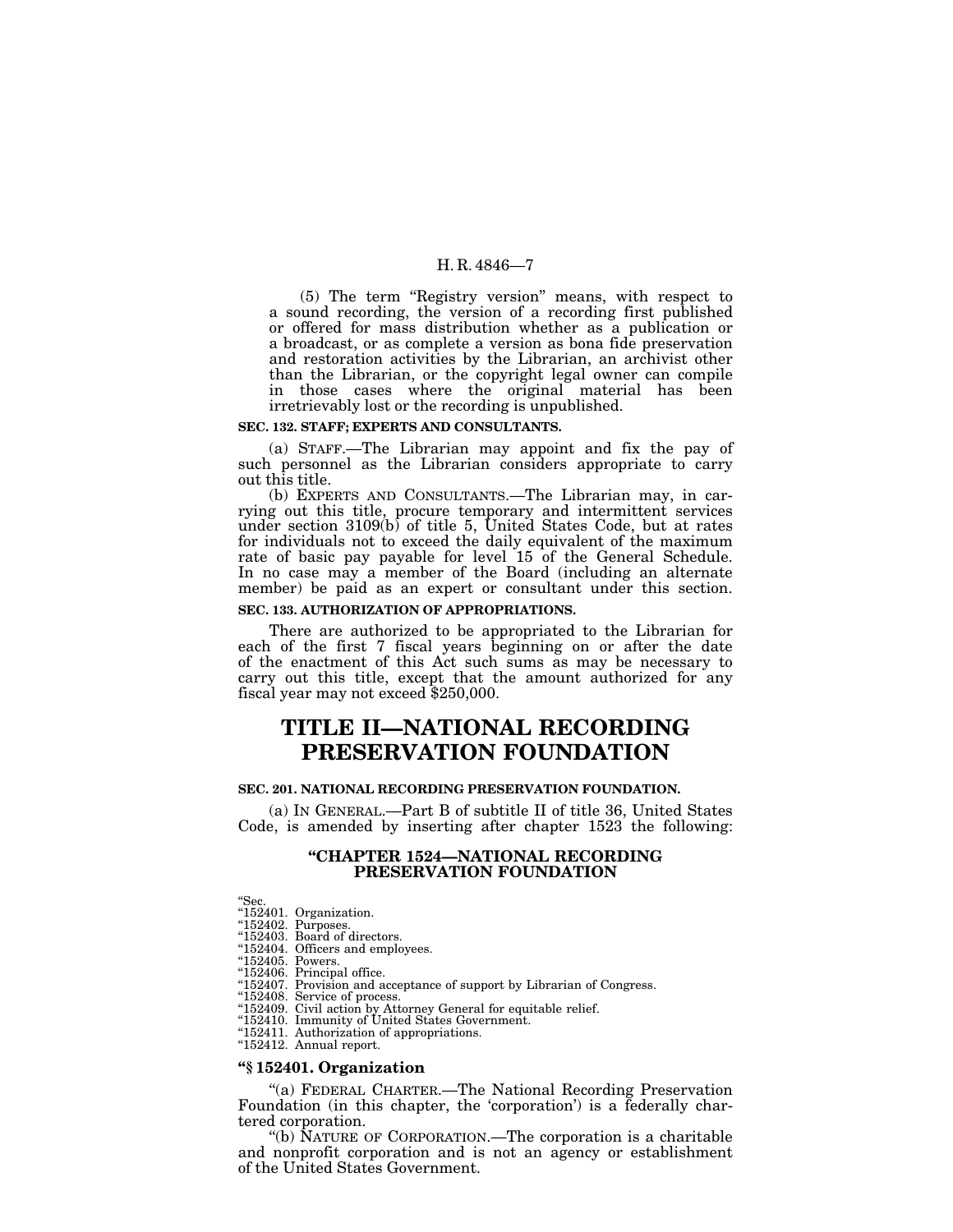''(c) PERPETUAL EXISTENCE.—Except as otherwise provided, the corporation has perpetual existence.

# **''§ 152402. Purposes**

''The purposes of the corporation are to—

 $\sqrt[n]{(1)}$  encourage, accept, and administer private gifts to promote and ensure the preservation and public accessibility of the nation's sound recording heritage held at the Library of Congress and other public and nonprofit archives throughout the United States; and

''(2) further the goals of the Library of Congress and the National Recording Preservation Board in connection with their activities under the National Recording Preservation Act of 2000.

# **''§ 152403. Board of directors**

''(a) GENERAL.—The board of directors is the governing body of the corporation.

"(b) MEMBERS AND APPOINTMENT.— $(1)$  The Librarian of Congress (hereafter in this chapter referred to as the 'Librarian') is an ex officio nonvoting member of the board. Not later than 90 days after the date of the enactment of this chapter, the Librarian shall appoint the directors to the board in accordance with paragraph  $(\overline{2})$ .

 $"(2)$ (A) The board consists of nine directors.

''(B) Each director shall be a United States citizen.

''(C) At least six directors shall be knowledgeable or experienced in sound recording production, distribution, preservation, or restoration, including two who are sitting members of the National Recording Preservation Board. These six directors shall, to the extent practicable, represent diverse points of view from the sound recording community.

"(3) A director is not an employee of the Library of Congress" and appointment to the board does not constitute appointment as an officer or employee of the United States Government for the purpose of any law of the United States.

" $(4)$  The terms of office of the directors are 4 years. An individual may not serve more than two consecutive terms.

" $(5)$   $\AA$  vacancy on the board shall be filled in the manner in which the original appointment was made.

''(c) CHAIR.—The Librarian shall appoint one of the directors as the initial chair of the board for a 2-year term. Thereafter, the chair shall be appointed and removed in accordance with the bylaws of the corporation.

''(d) QUORUM.—The number of directors constituting a quorum of the board shall be established under the bylaws of the corporation.

''(e) MEETINGS.—The board shall meet at the call of the Librarian for regularly scheduled meetings.

"(f) REIMBURSEMENT OF EXPENSES.—Directors shall serve without compensation but may receive travel expenses, including per diem in lieu of subsistence, in accordance with sections 5702 and 5703 of title 5.

"(g) LIABILITY OF DIRECTORS.—Directors are not personally liable, except for gross negligence.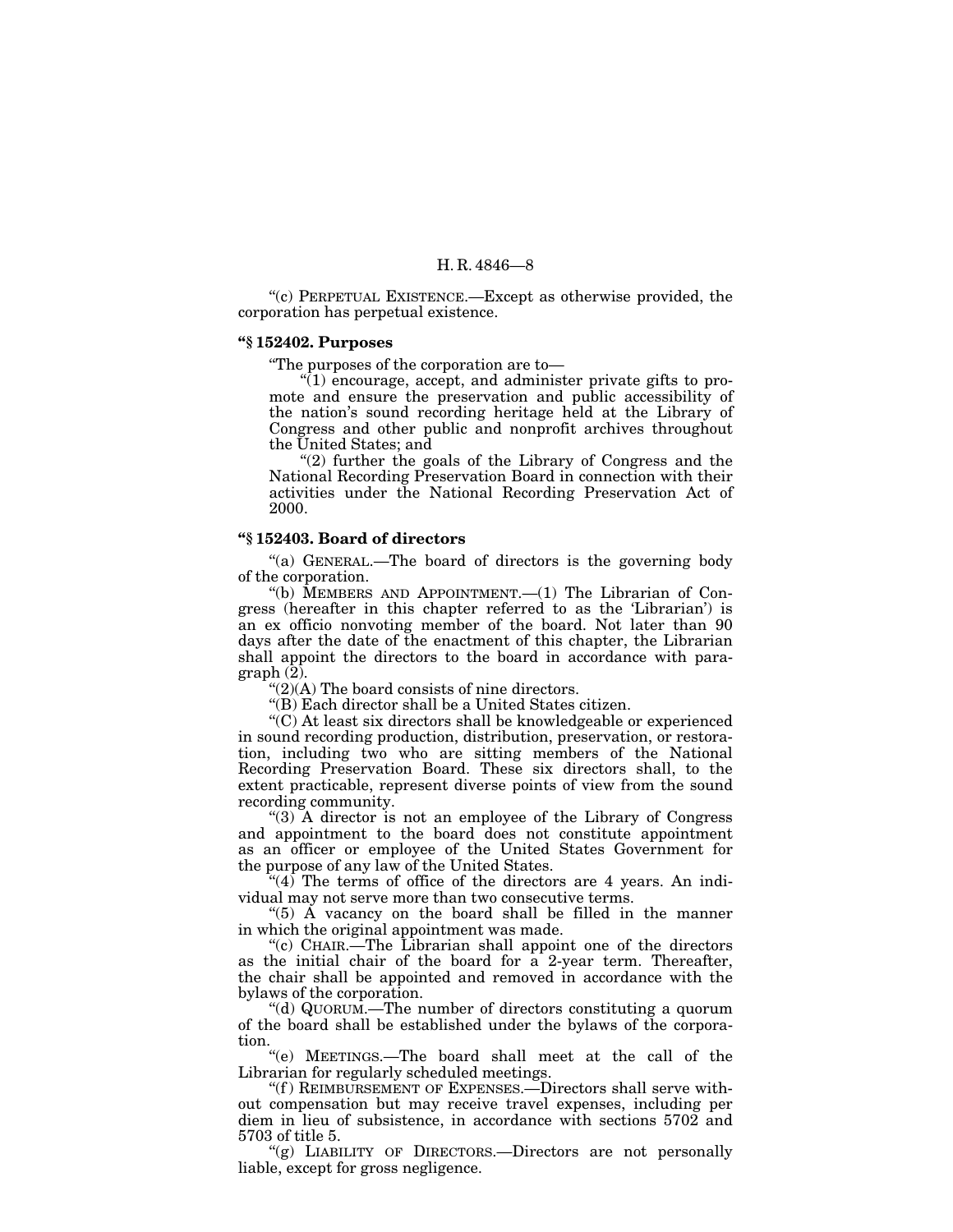#### **''§ 152404. Officers and employees**

"(a) SECRETARY OF THE BOARD.— $(1)$  The Librarian shall appoint a Secretary of the Board to serve as executive director of the corporation. The Librarian may remove the Secretary.

"(2) The Secretary shall be knowledgeable and experienced in matters relating to—

''(A) sound recording preservation and restoration activities;

''(B) financial management; and

"(C) fundraising.

"(b) APPOINTMENT OF OFFICERS.—Except as provided in subsection (a) of this section, the board of directors appoints, removes, and replaces officers of the corporation.

''(c) APPOINTMENT OF EMPLOYEES.—Except as provided in subsection (a) of this section, the Secretary appoints, removes, and replaces employees of the corporation.

''(d) STATUS AND COMPENSATION OF EMPLOYEES.—Employees of the corporation (including the Secretary)—

 $\sqrt[n]{(1)}$  are not employees of the Library of Congress;

 $''(2)$  shall be appointed and removed without regard to the provisions of title 5 governing appointments in the competitive service; and

'(3) may be paid without regard to chapter 51 and subchapter III of chapter 53 of title 5, except that an employee may not be paid more than the annual rate of basic pay for level 15 of the General Schedule under section 5107 of title 5.

### **''§ 152405. Powers**

''(a) GENERAL.—The corporation may—

''(1) adopt a constitution and bylaws;

"(2) adopt a seal which shall be judicially noticed; and ''(3) do any other act necessary to carry out this chapter.

''(b) POWERS AS TRUSTEE.—To carry out its purposes, the corporation has the usual powers of a corporation acting as a trustee in the District of Columbia, including the power—

"(1) to accept, receive, solicit, hold, administer, and use any gift, devise, or bequest, either absolutely or in trust, of property or any income from or other interest in property; " $(2)$  to acquire property or an interest in property by pur-

chase or exchange;

''(3) unless otherwise required by an instrument of transfer, to sell, donate, lease, invest, or otherwise dispose of any property or income from property;

 $\degree$ (4) to borrow money and issue instruments of indebtedness;

''(5) to make contracts and other arrangements with public agencies and private organizations and persons and to make payments necessary to carry out its functions;

 $(6)$  to sue and be sued; and

"(7) to do any other act necessary and proper to carry out the purposes of the corporation.

''(c) ENCUMBERED OR RESTRICTED GIFTS.—A gift, devise, or bequest may be accepted by the corporation even though it is encumbered, restricted, or subject to beneficial interests of private persons, if any current or future interest is for the benefit of the corporation.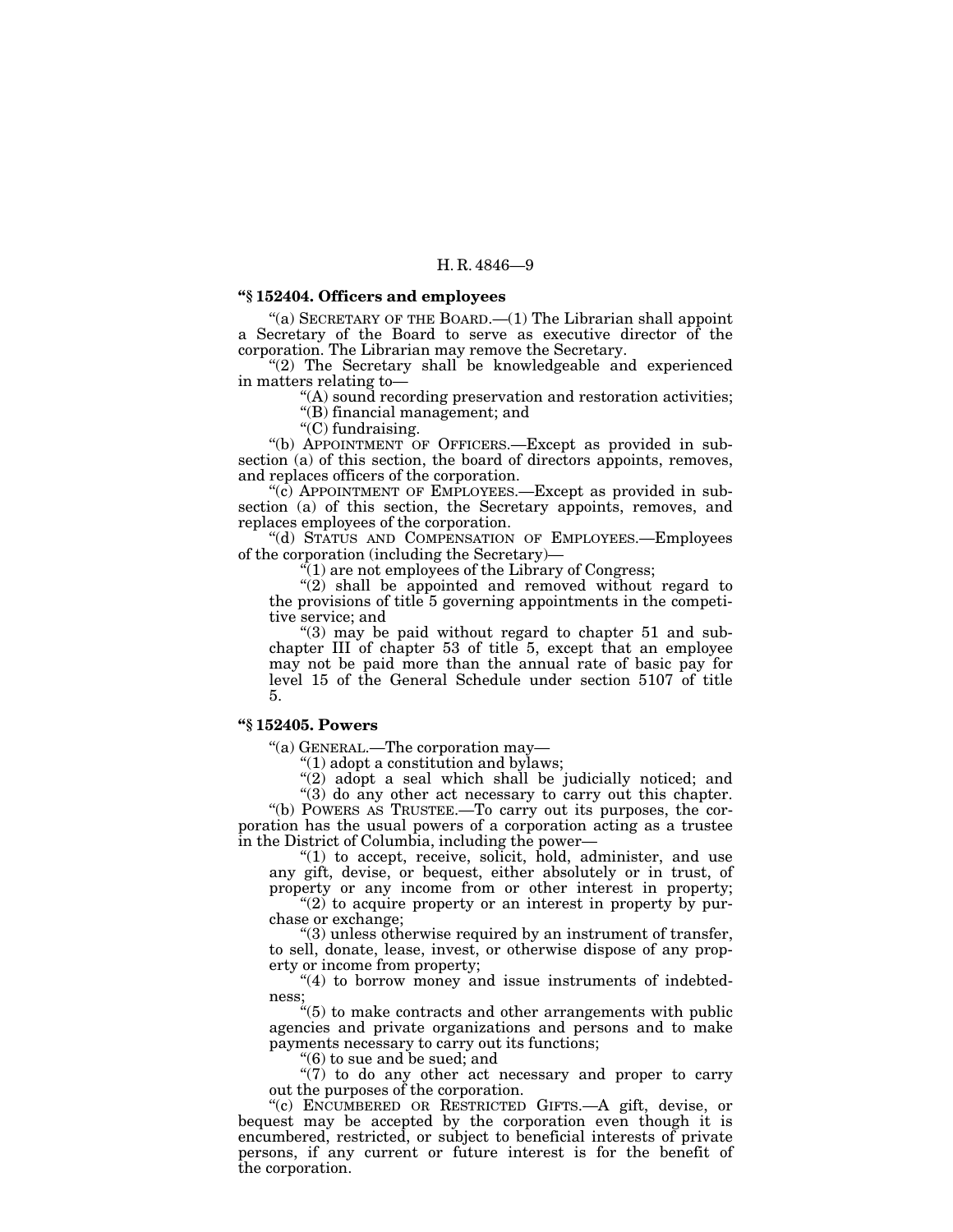#### **''§ 152406. Principal office**

''The principal office of the corporation shall be in the District of Columbia. However, the corporation may conduct business throughout the States, territories, and possessions of the United States.

#### **''§ 152407. Provision and acceptance of support by Librarian of Congress**

"(a) PROVISION BY LIBRARIAN.-(1) The Librarian may provide personnel, facilities, and other administrative services to the corporation. Administrative services may include reimbursement of expenses under section 152403(f ).

"(2) The corporation shall reimburse the Librarian for support provided under paragraph (1) of this subsection. Amounts reimbursed shall be deposited in the Treasury to the credit of the appropriations then current and chargeable for the cost of providing the support.

''(b) ACCEPTANCE BY LIBRARIAN.—The Librarian may accept, without regard to chapters 33 and 51 and subchapter III of chapter 53 of title 5 and related regulations, the services of the corporation and its directors, officers, and employees as volunteers in performing functions authorized under this chapter, without compensation from the Library of Congress.

# **''§ 152408. Service of process**

''The corporation shall have a designated agent to receive service of process for the corporation. Notice to or service on the agent, or mailed to the business address of the agent, is notice to or service on the corporation.

## **''§ 152409. Civil action by Attorney General for equitable relief**

''The Attorney General may bring a civil action in the United States District Court for the District of Columbia for appropriate equitable relief if the corporation—

" $(1)$  engages or threatens to engage in any act, practice, or policy that is inconsistent with the purposes in section 152402 of this title; or

 $(2)$  refuses, fails, or neglects to carry out its obligations under this chapter or threatens to do so.

# **''§ 152410. Immunity of United States Government**

''The United States Government is not liable for any debts, defaults, acts, or omissions of the corporation. The full faith and credit of the Government does not extend to any obligation of the corporation.

### **''§ 152411. Authorization of appropriations**

''(a) AUTHORIZATION.—There are authorized to be appropriated to the corporation for each of the first 7 fiscal years beginning on or after the date of the enactment of this chapter an amount not to exceed the amount of private contributions (whether in currency, services, or property) made to the corporation by private persons and State and local governments.

''(b) LIMITATION RELATED TO ADMINISTRATIVE EXPENSES.— Except as permitted under section 152407, amounts authorized